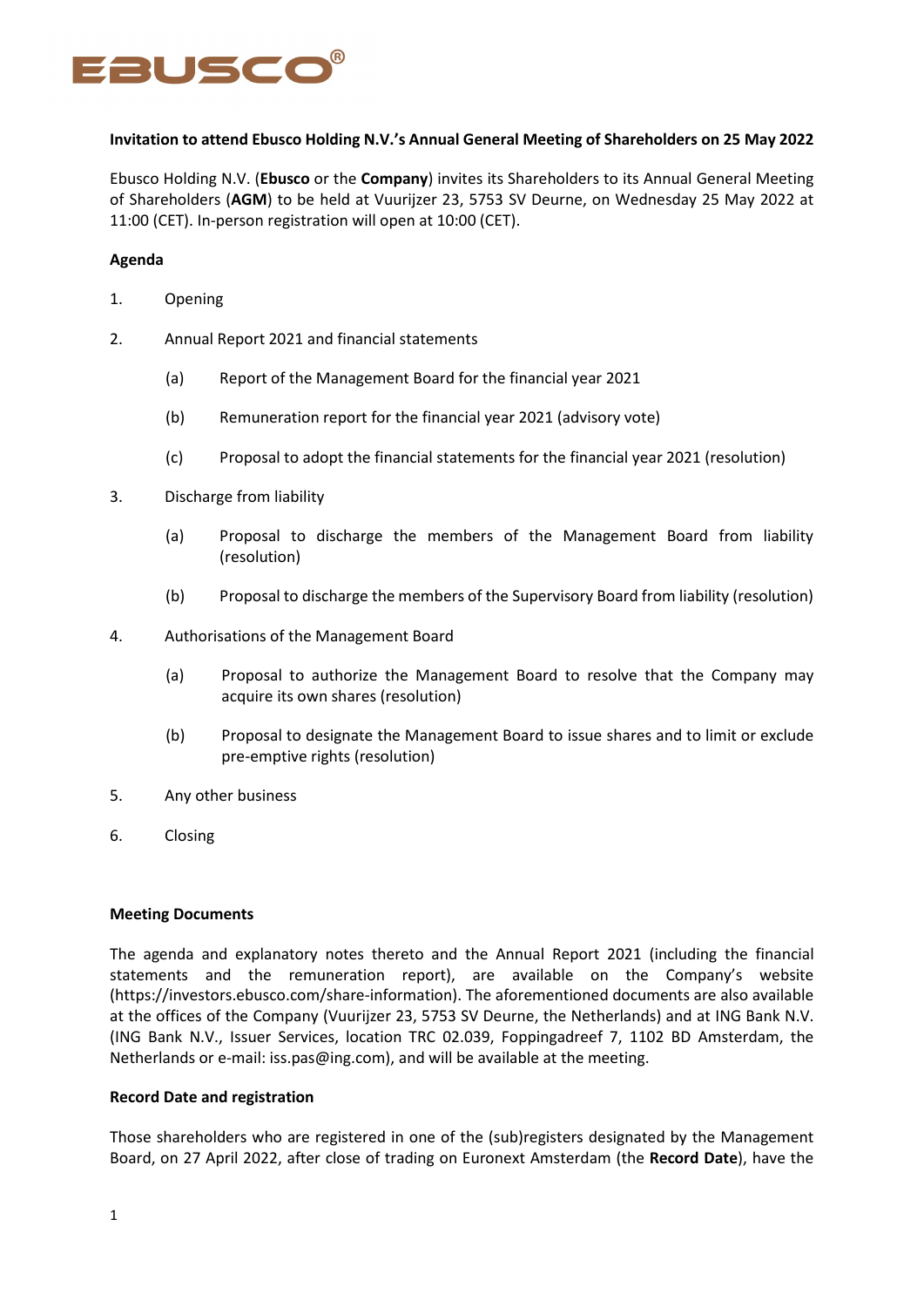

right to attend the AGM and exercise their voting rights in accordance with the number of shares held on the Record Date. The designated (sub)registers are the administration records of the intermediaries in the meaning of the Securities Giro Act (*Wet Giraal Effectenverkeer*) and the shareholders register of Ebusco.

Shareholders of electronic securities, who wish to attend the AGM or to give a proxy (with voting instructions), should register electronically with Evote by ING (via https://evote.ingwb.com), or through their intermediaries at which their shares are administered, between Wednesday 27 April 2022 and Wednesday 18 May 2022 at 17:00 (CET) at the latest.

No later than Thursday 19 May 2022 at 17:00 (CET), the intermediaries have to provide ING (via https://evote.ingwb.com) with an electronic statement that includes details of the shareholder concerned and its number of shares held on the Record Date, for those shareholders that applied for registration. The receipt of the registration, supplied by ING via the relevant intermediary, will serve as confirmation to attend the AGM.

Shareholders registered in Ebusco's shareholders register, who wish to attend the AGM or to give a proxy (with voting instructions), should register either by mail (ING, Issuer Services, location TRC02.039, Foppingadreef 7, 1102 BD Amsterdam, the Netherlands, or by e-mail: iss.pas@ing.com), by Wednesday 18 May 2022 at 17:00 (CET) at the latest. The confirmation of registration will serve as confirmation to attend the AGM.

# **Voting and attending by proxy**

Shareholders who wish to grant a proxy to J.J.C.A. Leemrijse, civil law notary at Allen & Overy LLP, Amsterdam office, or a substitute, each of them severally (the **Notary**), or wish to authorize a third party to attend the meeting on their behalves, may do so in the manner described below, provided that they have applied for the meeting in time in the manner described above.

#### **Electronic proxy to the Notary**

Shareholders of electronic securities may grant an electronic proxy including a voting instruction to the Notary until Wednesday 18 May 2022 at 17:00 (CET) at the latest. This is possible via https://evote.ingwb.com.

#### **Written proxy to the Notary or a third party**

A form for a written proxy to third parties or the Notary is available on the Company's website (https://investors.ebusco.com/share-information) or can be asked for at ING (telephone +31 (0)20 5762716; email: iss.pas@ing.com).

The completed proxy forms must be sent to ING, either by mail (ING, Issuer Services, location TRC02.039, Foppingadreef 7, 1102 BD Amsterdam, the Netherlands) or by e-mail (iss.pas@ing.com) and must be received by ING on Wednesday 18 May 2022 at 17:00 (CET) at the latest.

# **Registration and identification at the meeting**

Registration for admission to the AGM will take place from 10:00 (CET) until the commencement of the meeting at 11:00 (CET). After this time registration is no longer possible. Persons entitled to attend the meeting may be asked for identification prior to being admitted by means of a valid identity document, such as a passport or driver's license.